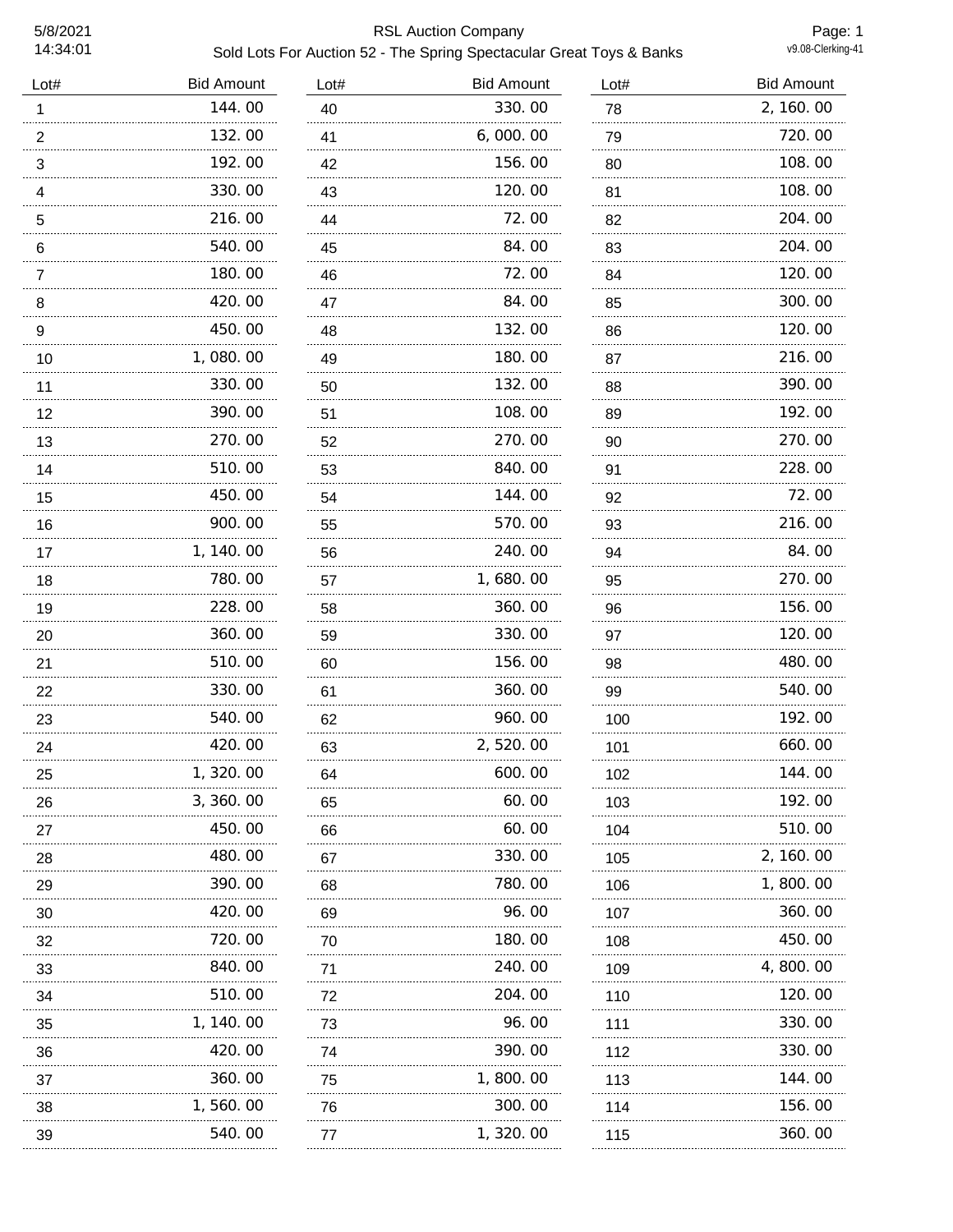## 5/8/2021 RSL Auction Company Sold Lots For Auction 52 - The Spring Spectacular Great Toys & Banks

| Lot# | <b>Bid Amount</b> | Lot# | <b>Bid Amount</b> | Lot# | <b>Bid Amount</b> |
|------|-------------------|------|-------------------|------|-------------------|
| 116  | 3, 480.00         | 155  | 390.00            | 204  | 900.00            |
| 117  | 60.00             | 156  | 660.00            | 205  | 840.00            |
| 118  | 390.00            | 157  | 2,880.00          | 206  | 1,560.00          |
| 119  | 204.00            | 158  | 390.00            | 207  | 1, 440.00         |
| 120  | 2, 280.00         | 159  | 1,680.00          | 210  | 660.00            |
| 121  | 204.00            | 160  | 600.00            | 211  | 2,760.00          |
| 122  | 660.00            | 162  | 720.00            | 212  | 1,680.00          |
| 123  | 300.00            | 163  | 420.00            | 213  | 4,800.00          |
| 124  | 1,800.00          | 164  | 390.00            | 214  | 6, 600. 00        |
| 125  | 960.00            | 165  | 420.00            | 216  | 1, 020. 00        |
| 126  | 600.00            | 166  | 840.00            | 217  | 1,020.00          |
| 127  | 84.00             | 167  | 780.00            | 218  | 390.00            |
| 129  | 60.00             | 168  | 960.00            | 219  | 900.00            |
| 130  | 120.00            | 169  | 960.00            | 220  | 1,680.00          |
| 131  | 348.00            | 170  | 1,080.00          | 221  | 360.00            |
| 132  | 660.00            | 171  | 1, 200. 00        | 222  | 3, 120.00         |
| 133  | 570.00            | 172  | 420.00            | 223  | 3, 480.00         |
| 134  | 840.00            | 173  | 1, 440.00         | 224  | 720.00            |
| 135  | 780.00            | 174  | 5, 400.00         | 225  | 780.00            |
| 136  | 300.00            | 175  | 3, 240.00         | 226  | 960.00            |
| 137  | 1,080.00          | 176  | 2, 040.00         | 227  | 1,680.00          |
| 138  | 960.00            | 177  | 4,500.00          | 229  | 300.00            |
| 139  | 1, 560. 00        | 178  | 390.00            | 230  | 204.00            |
| 140  | 1, 680. 00        | 179  | 1,080.00          | 231  | 7,800.00          |
| 141  | 4, 200. 00        | 181  | 240.00            | 232  | 5, 100. 00        |
| 142  | 900.00            | 182  | 2, 640.00         | 235  | 1, 560. 00        |
| 143  | 1, 680. 00        | 184  | 2, 040. 00        | 236  | 3, 480.00         |
| 144  | 43, 200. 00       | 185  | 1, 200. 00        | 237  | 270.00            |
| 145  | 10, 200, 00       | 186  | 1, 800. 00        | 238  | 216.00            |
| 146  | 1, 020. 00        | 187  | 1,800.00          | 239  | 600.00            |
| 147  | 5, 400. 00        | 188  | 4, 200. 00        | 240  | 2, 160. 00        |
| 148  | 1, 320. 00        | 191  | 600.00            | 242  | 2, 520.00         |
| 149  | 4,800.00          | 192  | 2, 760. 00        | 243  | 660.00            |
| 150  | 1, 560. 00        | 195  | 3, 900. 00        | 244  | 780.00            |
| 151  | 600.00            | 199  | 1,080.00          | 245  | 1, 560. 00        |
| 152  | 660.00            | 200  | 3,000.00          | 246  | 3, 900. 00        |
| 153  | 600.00            | 201  | 2, 280.00         | 247  | 720.00            |
| 154  | 900.00            | 203  | 6, 300.00         | 248  | 1,800.00          |
|      |                   |      |                   |      |                   |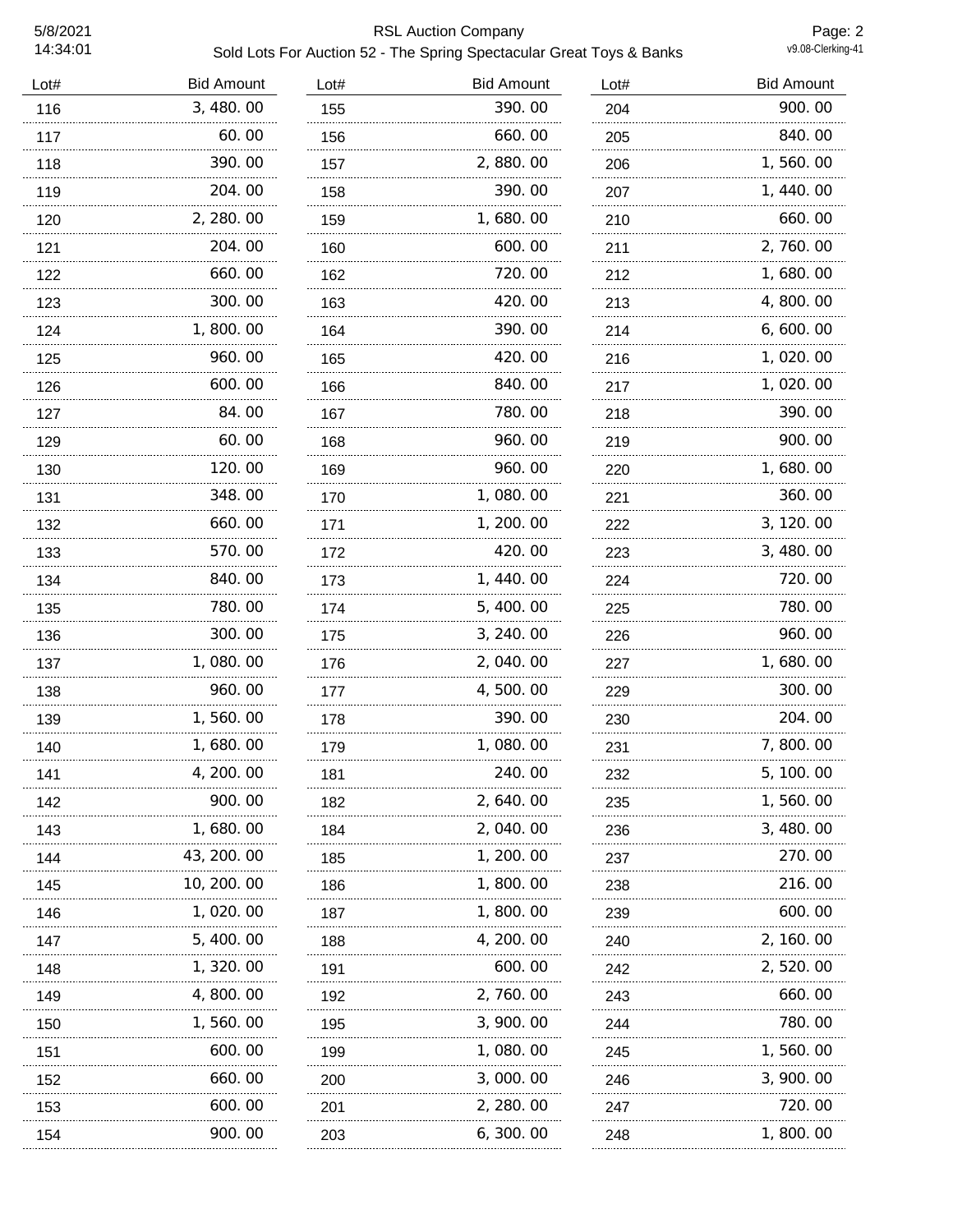## 5/8/2021 RSL Auction Company Sold Lots For Auction 52 - The Spring Spectacular Great Toys & Banks

Page: 3<br>v9.08-Clerking-41

| Lot# | <b>Bid Amount</b> | Lot# | <b>Bid Amount</b> | Lot# | <b>Bid Amount</b> |
|------|-------------------|------|-------------------|------|-------------------|
| 249  | 480.00            | 290  | 1,440.00          | 332  | 5, 100.00         |
| 250  | 1,680.00          | 291  | 2, 400.00         | 333  | 69,000.00         |
| 251  | 510.00            | 292  | 1, 140.00         | 334  | 1,680.00          |
| 252  | 1,560.00          | 293  | 3, 900. 00        | 335  | 10, 200. 00       |
| 253  | 570.00            | 294  | 1,680.00          | 336  | 9,000.00          |
| 254  | 228.00            | 295  | 840.00            | 337  | 24, 000. 00       |
| 255  | 660.00            | 296  | 1,320.00          | 338  | 17, 400.00        |
| 256  | 360.00            | 297  | 840.00            | 339  | 960.00            |
| 257  | 240.00            | 298  | 1,080.00          | 340  | 840.00            |
| 259  | 420.00            | 299  | 4,500.00          | 341  | 1, 440.00         |
| 260  | 360.00            | 300  | 3,600.00          | 342  | 2, 160. 00        |
| 261  | 132.00            | 301  | 960.00            | 343  | 3, 360. 00        |
| 264  | 4,500.00          | 302  | 3, 840.00         | 344  | 1, 920.00         |
| 265  | 2, 760.00         | 304  | 1,080.00          | 345  | 10, 200. 00       |
| 266  | 960.00            | 305  | 420.00            | 346  | 1, 440.00         |
| 267  | 720.00            | 306  | 1,800.00          | 347  | 4,800.00          |
| 268  | 270.00            | 307  | 660.00            | 348  | 2, 400.00         |
| 269  | 4, 200. 00        | 308  | 960.00            | 350  | 19, 200. 00       |
| 270  | 1,680.00          | 309  | 1,020.00          | 351  | 16, 800. 00       |
| 271  | 2, 640.00         | 310  | 5, 100. 00        | 352  | 2, 040.00         |
| 272  | 120.00            | 311  | 2,040.00          | 353  | 2, 040. 00        |
| 273  | 1,080.00          | 312  | 2, 160.00         | 354  | 1, 920. 00        |
| 274  | 1,320.00          | 313  | 900.00            | 355  | 5, 100. 00        |
| 275  | 720.00            | 315  | 2,760.00          | 356  | 2, 520.00         |
| 276  | I , 920. OO       | 317  | 2, 400. OO        | 357  | 2, 040. 00        |
| 277  | 1,680.00          | 319  | 3, 120.00         | 358  | 660.00            |
| 278  | 2, 880. 00        | 320  | 5,700.00          | 359  | 3, 900. 00        |
| 279  | 300.00            | 321  | 7, 200. 00        | 360  | 6,600.00          |
| 280  | 330.00            | 322  | 7,800.00          | 361  | 510.00            |
| 281  | 960. 00           | 323  | 16, 800. 00       | 362  | 1, 440. 00        |
| 282  | 2, 280.00         | 324  | 51,000.00         | 363  | 720.00            |
| 283  | 660.00            | 325  | 45, 600. 00       | 364  | 1, 140. 00        |
| 284  | 2, 760. 00        | 326  | 5, 400.00         | 365  | 1,680.00          |
| 285  | 4, 500. 00        | 327  | 2, 640. 00        | 366  | 960.00            |
| 286  | 1, 680. 00        | 328  | 2, 400.00         | 367  | 1,680.00          |
| 287  | 3, 900. 00        | 329  | 27, 600. 00       | 368  | 720.00            |
| 288  | 5,700.00          | 330  | 5,700.00          | 369  | 480.00            |
| 289  | 15, 600. 00       | 331  | 13, 200. 00       | 370  | 1, 020. 00        |